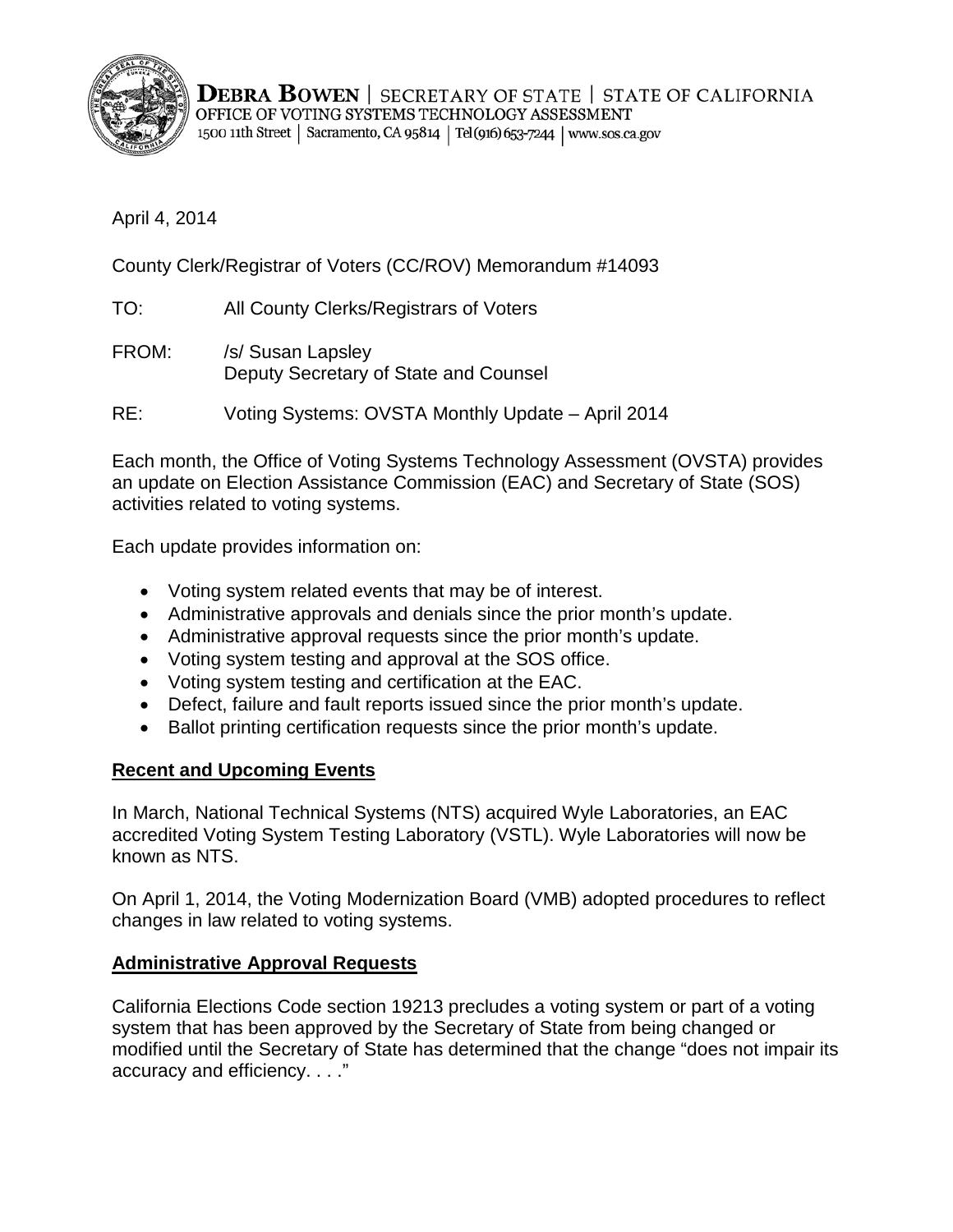Information on submitting an administrative approval request is in ["Requesting](http://www.sos.ca.gov/voting-systems/cert-and-approval/vsysapproval/admin-approval-requirements2012.pdf)  [Administrative Approval of a Change or Modification to an Approved Voting System.](http://www.sos.ca.gov/voting-systems/cert-and-approval/vsysapproval/admin-approval-requirements2012.pdf)"

• Dominion has requested administrative approval for an SQL script to identify an issue caused by Ranked Choice Voting ballots containing a Write-In vote. This SQL script has been modified from the version that was previously approved in June 2013, to identify 400-C and Insight loads in WinEDS that lack the corresponding preference vote data for jurisdictions using the WinEDS 4.0.116B Voting System to run Ranked Choice Voting contests. Dominion has submitted the script to a VSTL. Testing is expected to be conducted at NTS in conjunction with the Dominion Democracy Suite 4.14 testing while OVSTA is present.

## **Testing and Approval by the State of California**

• The Secretary of State received a completed application for the Dominion Democracy Suite 4.14 Voting System on November 13, 2013. The system is composed of the election management system, a combined ballot marking device and precinct count optical scan machine and an off-the-shelf central count scan machine. The functional testing began February 3, 2014. The source code review and penetration testing draft reports are being reviewed by OVSTA. Volume testing has been scheduled for April 29-30. Accessibility testing has been scheduled for May 6-7.

# **Testing and Certification at the EAC**

The EAC provides a [weekly update](http://www.eac.gov/blogs/voting_system_testing_update_4114/) of voting system testing. As of April 1, 2014, the current testing and certification status for systems relevant to California is:

**Dominion Democracy Suite 4.14-A.1.** EAC approved Dominion's application on March 26, 2014, and weekly status calls have begun. Related documents can be found on the EAC [website.](http://www.eac.gov/testing_and_certification/voting_systems_under_test.aspx)

**ES&S Unity 3.4.1.0.** EAC approved Rev. A of the Test Report on March 25, 2014. EAC is working on final certification documents. Related documents can be found on the EAC [website.](http://www.eac.gov/testing_and_certification/voting_systems_under_test.aspx)

**ES&S EVS 5.2.0.0.** EAC approved Rev. A of the Test Plan on March 28, 2014. Testing is in progress at NTS (formerly Wyle Laboratories). Related documents can be found on the EAC [website](http://www.eac.gov/testing_and_certification/voting_systems_under_test.aspx)**.**

**Hart InterCivic Verity 1.0.** Hart is in hardware testing with SLI. SLI is reviewing documentation and source code. Related documents can be found on the EAC [website.](http://www.eac.gov/testing_and_certification/voting_systems_under_test.aspx)

The EAC's ["Voting Systems Under Test"](http://www.eac.gov/testing_and_certification/voting_systems_under_test.aspx) and ["Certified Voting Systems"](http://www.eac.gov/testing_and_certification/certified_voting_systems.aspx) pages provide more specifics on each voting system.